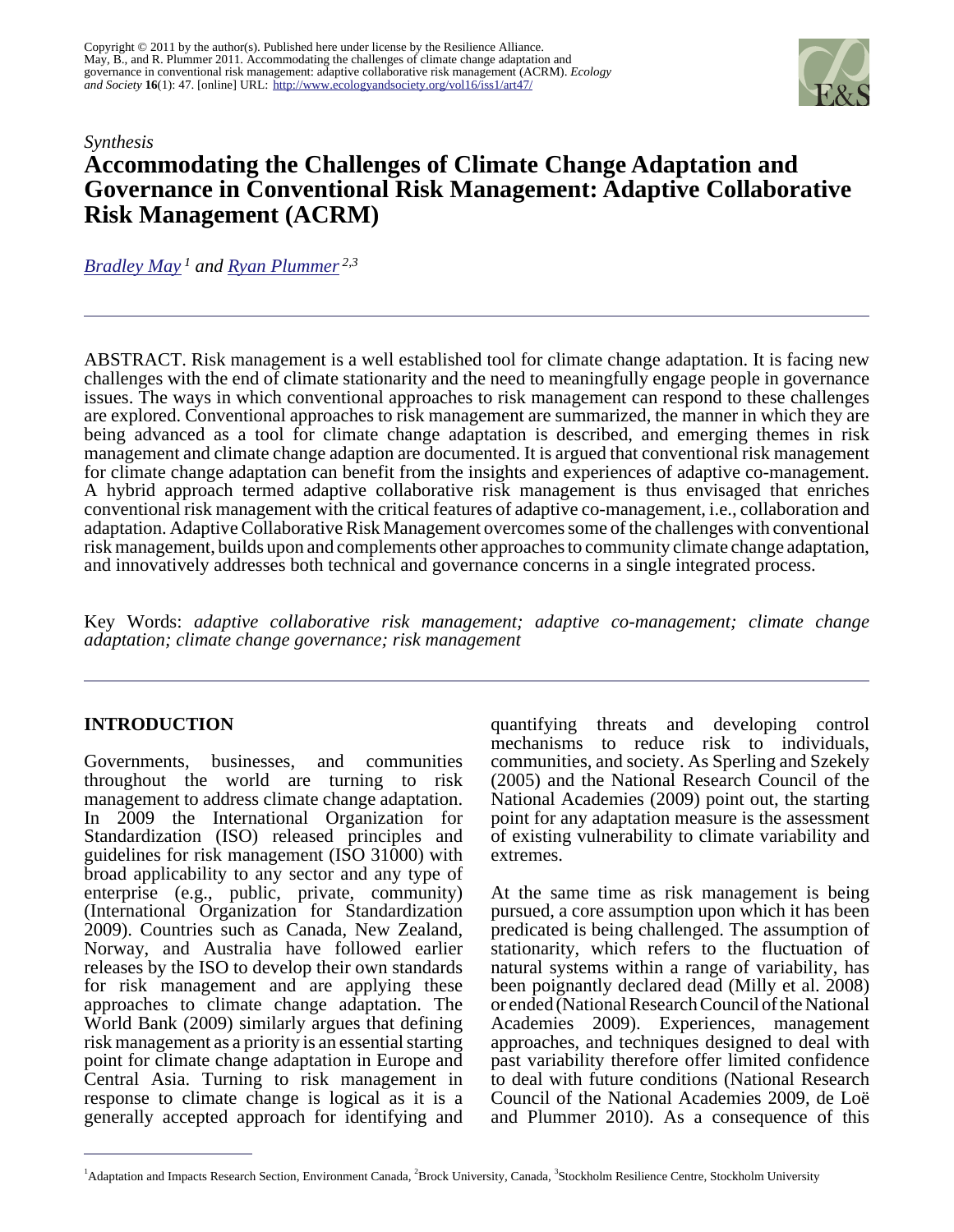uncertainty, decision making processes for climate change need to be adaptive and learning oriented (National Research Council of the National Academies 2009). Adaptation processes such as risk management also need to be mainstreamed into practice and incorporated into decision making (Smit and Wandel 2006). For example, The United Nations International Strategy for Disaster Reduction (UN ISDR) (2002) poses the question of how we can increase community participation in developing risk reduction measures (UN ISDR 2002). More recently, van Nieuwaal et al. (2009) argue that climate change requires considering issues of governance.

Risk management is not unique in dealing with uncertainties, questions of how to meaningfully engage participants, or in considering governance issues. Scholars concerned with navigating socialecological systems characterized by complexity and uncertainty have pioneered alternatives to conventional resource management. These alternatives embrace uncertainties, respond to change in an adaptive, learning oriented manner, and stress broad participation in pursuing the dynamic process of sustainability (e.g., Holling and Meffe 1996, Berkes et al. 2003, Gunderson 2003). One specific approach that represents an important innovation in resource management in light of the aforementioned conditions is adaptive co-management (Folke et al. 2002, Armitage et al. 2007, Berkes 2009, Plummer 2009). Adaptive co-management is generally considered to be "a process by which institutional arrangements and ecological knowledge are tested and revised in a dynamic, ongoing, self-organized process of learning by doing" (Folke et al. 2002:20, adopted by Armitage et al. 2007, Plummer and Armitage 2007, Berkes 2009).

There is a pressing need to accelerate the transition of risk management in the direction of participation, learning, and governance. This synthesis paper suggests a new opportunity by integrating conventional risk management with adaptive comanagement. We will summarize conventional risk management and how it is being advanced as a tool for climate change adaptation, identify three emerging themes in risk management and climate change adaptation, namely participatory approaches, co-creation of knowledge, and multiple loop learning and adaptive governance networks, and summarize adaptive co-management. A hybrid approach of adaptive and collaborative risk management (ACRM) is then put forth.

Conclusions reflect upon the potential opportunity of this synergy to enhance the effectiveness of both risk management and governance to lead to effective climate change adaptation.

### **RISK MANAGEMENT: A TOOL FOR CLIMATE CHANGE ADAPTATION**

Risk management as a structured tool for decision making has had a complex history and there are at least three discernable facets to its foundation. The first facet is the issue of how best to address the question of making choices on technological risk under conditions of uncertainty (Kates and Kasperson 1983). Rowe (1988) presents a hierarchy of risk analysis terminology, modified from his earlier text, which is similar to the definitions used today. His process conceives of risk analysis as being divided into two phases of assessment (risk identification and risk estimation) and management (risk aversion and risk acceptance, with a focus on the tricky question of risk "acceptability"). The second facet is the way in which risk management has been applied to global environmental problem solving in the context of hazards and disaster management (Whyte and Burton 1980) and across a host of environment and health related issues (Fowle et al. 1988). The final facet to its foundation concerns inquiries on social aspects of risk (Krimsky and Golding 1992, Hewitt 1999, Mileti 1999).

Risk assessment practice over time can be categorized as a movement from applied science to professional consultancy to post normal science (Funtowicz and Ravetz 1992). The psychometric paradigm has continued to influence risk-based decision making with its usefulness reemerging for analyzing risk perception and terrorism (Jenkin 2006) at about the same time as a the all-hazards approach to risk management has become the focus of activities such as disaster risk management (e.g. Kohler et al. 2004) and local level risk management (Lavell 2005). In addition, community acceptance of risk and the consideration of trust, liability, and consent (TLC) are important aspects of risk-based decision making (Syme 1995).

Risk research has been conceived and executed in a number of ways. For example, Renn (1992) summarizes these different conceptions, including: the actuarial approach, primarily concerned with risk and insurance (e.g., Kovacs and Kunreuther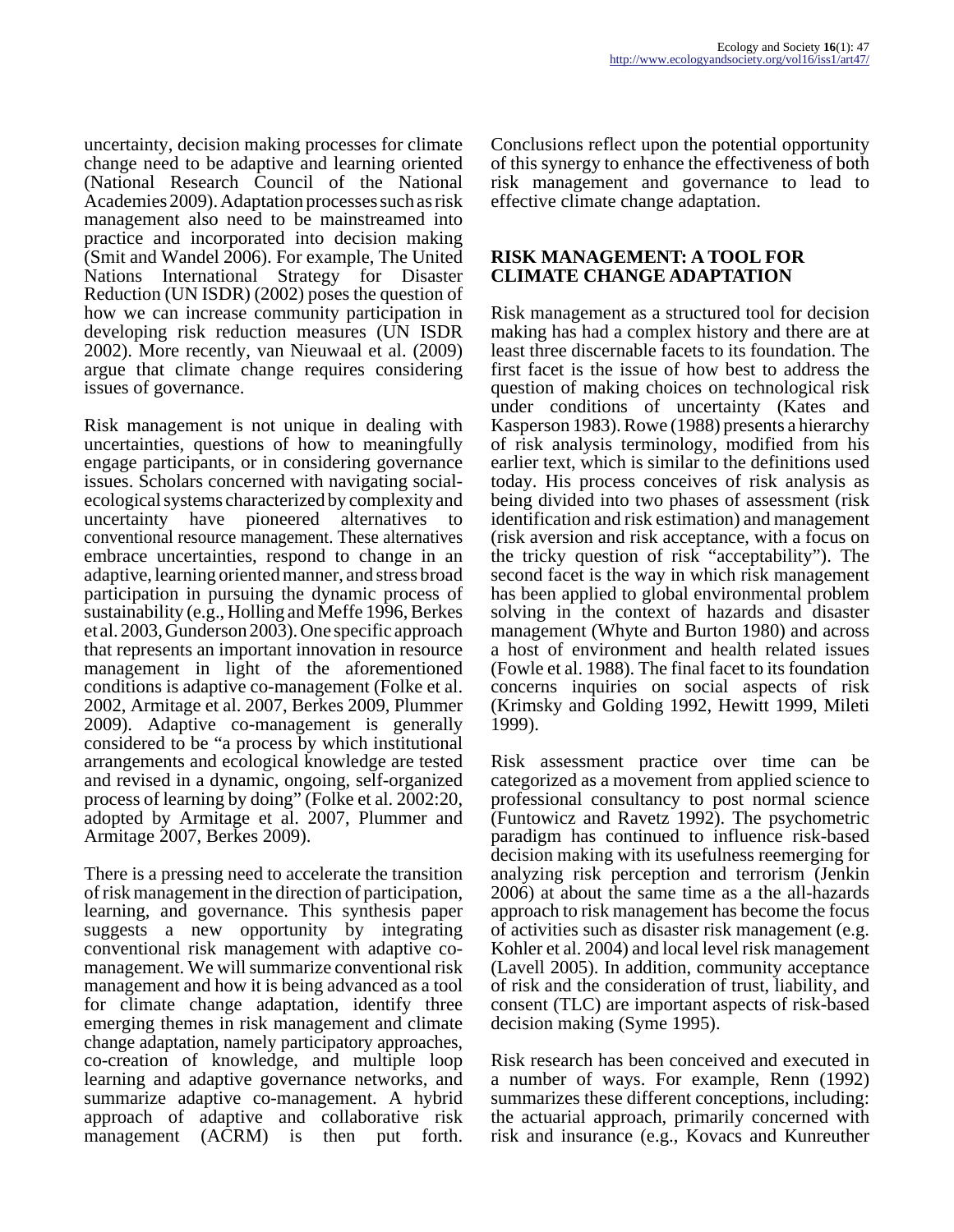2001, Khanduri and Morrow 2003, Gurenko 2004); the toxicological and epidemiological approach, as used in health and environmental protection research (e.g., Liu et al. 2009); the engineering approach, and traditional probabilistic risk analysis (e.g., Ballantyne 2003); the economic approach, dealing with questions of risk-benefit trade-offs (Tol and Leek 1999, Stern 2006); the psychological approach and social theories of risk, dealing with broader questions of risk tolerance (Taylor-Gooby and Zinn 2006, Singleton et al. 2009); and cultural theories of risk (Lima and Castro 2005, Adeola 2007). Risk management has been further applied to areas such as strategic business planning (see International Association for Impact Assessment 2002). The various approaches have major instrumental and social functions with applicability to policy and decision making and have resulted in the development of valuable techniques that can be applied to the assessment and legitimization of risk reduction strategies in coping with uncertainty. Understandably, the techniques developed are highly specialized, technical, sophisticated, and procedurally complex.

Despite its technical orientation and procedural complexity, risk management has the potential to create a *lingua franca* at community levels because of its breadth. The various approaches described above all have local scale implications. Mainstreaming evaluative techniques for climate change adaptation is at least partially dependent upon the creation of this common language and processes to make adaptation decisions more easily understood and implemented. How best to use complex and technical risk management in the context of sound climate change adaptation policy has been the subject of international attention (United Nations Development Program 2002, Lim and Spangler-Siegfried 2005). Key to making risk management operational in this context is the sound examination of current and future climate risks, as a precursor to assessing and enhancing overall adaptive capacity. In order to accomplish this task there are an increasing number of related, yet different structured frameworks from which practitioners can choose in their evaluation of climate change adaptation strategies (e.g. Willows and Connell 2003, Fenech and MacLellan 2007, Lynch et al. 2008). All either implicitly or explicitly concern themselves with risk management decision making.

The use of risk management is important for climate change adaptation. In order to address an increasing

adaptation deficit, climate science and decision making need to be connected across scales in a more effective process of adaptation, through effective mainstreaming that includes both structural and non-structural measures (Burton 2004). Given its use in a number of different risk contexts, there is the possibility to use it for cross-functional decision making. For instance, communities must consider the impacts of climate change on appropriate water infrastructure design, land use planning, housing development, transportation, and energy production, and emergency and disaster management due to their investment time scales (Hallegatte 2009). Added to this is the growing recognition of a need for effective climate-related decision support (National Research Council of the National Academies 2009). This cross-functional character begs the question: can we conceive of a risk management process that is more collaborative, more inclusive, and ultimately more adaptive?

### **EMERGING THEMES IN RISK MANAGEMENT AND CLIMATE CHANGE ADAPTATION**

We have described the development of risk management as applied to climate change adaptation. We will now identify three emerging themes in risk management and climate change adaptation.

The first theme emerging in risk management is the need for participatory approaches that genuinely engage actors in deliberative and interactive processes. In risk management and climate adaptation there is international recognition of the need for strategic partnerships in natural hazards risk-based decision making (United Nations International Strategy for Disaster Reduction 2002, Etkin et al. 2004). This has led to the development of such concepts as integrated flood management (World Meteorological Organization 2006) and increasingly to the concept of community based disaster risk management within all-hazards risk management (Shaw and Okazaki 2003, van Aalst et. al. 2008). A number of broader community-based participatory adaptation frameworks have also been developed recently, such as sustainable adaptation and mitigation (Bizikova et al. 2008), participatory integrated assessment (Robinson et al. 2006) and vulnerability and capacity analysis (Twigg 2007). These approaches, either explicitly or implicitly, involve the process of assessing and evaluating risk, and as an extension, adaptation options. For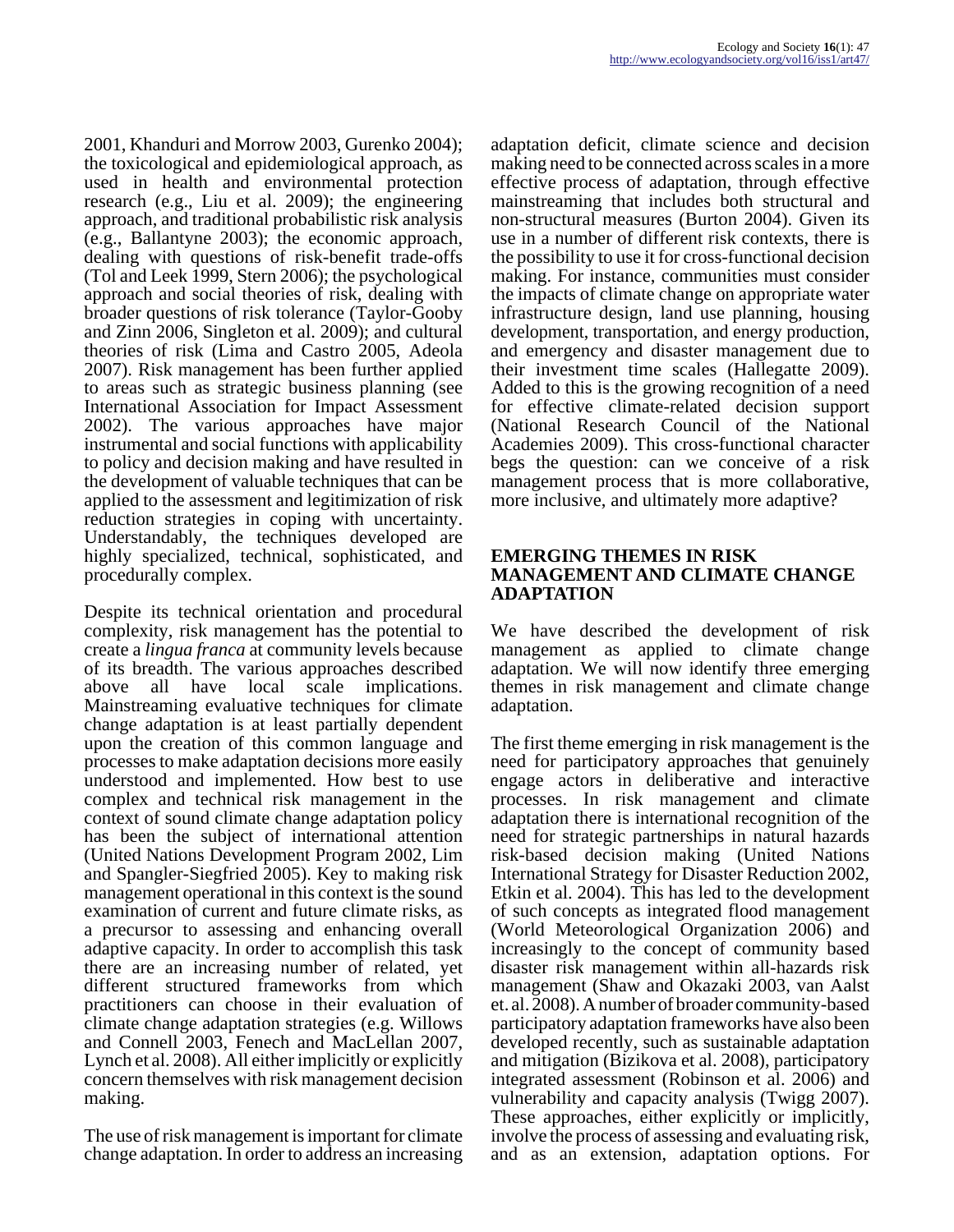example, in the Okanagan Basin of British Columbia in Canada, a participatory integrated assessment approach was adopted through a series of workshops and meetings between participants and researchers to develop a dynamic system model relating to water resource management. In reflecting upon this experience, Langsdale et al. observe that "bringing individuals into a volunteer process is always challenging" (2006:63).

A second theme emerging in risk management emphasizes the co-creation of knowledge and commitment to social learning mechanisms. In their study of how global change has been managed across a number of global environmental issues Clarke et al. (2001) ask: who learns, what is learned, what counts as learning, and to what extent do actors, institutions, and societies learn better management of global environment risks? Pelling et al. (2008) identify the relationship between individual learning, communication pathways, and institutional barriers as a knowledge void in climate change research. In building upon existing works in relation to institutions and social learning, and in relation to environmental risks at international and national scales (e.g., Haas and McCabe 2001, Wynne et al. 2001), they argue that spaces in and between organizations are important pathways for social learning and resources for adaptation. Nilsson and Swartling directly draw upon the social learning literature associated with environmental governance to identify bridging and boundary organizations, shadow systems, and conflicting goals as themes to query if and how "the current architecture of climate governance provides a potential for social learning that could facilitate climate adaptation" (2009:6). Most recently, Tschakert and Dietrich (2010) construct a methodological framework for anticipatory learning and adaptive decision making with attention directed at high poverty and complex livelihood-vulnerability risks.

The construction and functioning of adaptive governance networks is a third theme emerging in risk management related to climate adaptation. Researchers have observed that participatory integrated assessments in whatever form have their challenges, not the least of which is transitioning the "research–policy" interface (Cohen et al. 2006). A recent examination of ten integrated landscape management projects by the International Institute for Sustainable Development (IISD) concluded that "ensuring that project results and products feed directly into decision making processes is a

considerable challenge" (Bizikova 2009:17). In one of the most comprehensive documents on climate change adaptation in relation to governance to date, van Nieuwaal et al. (2009:7-8) argue that:

*It could thus be stated that adaptation is not only, or particularly, a technical issue, but that it can be characterized as a complex social interaction process and that it should be studied as such. Only then can adaptation to climate change also be regarded as a window of opportunities. Dealing with climate adaptation not only demands a rethink of how we arrange our social-ecological or socio-technical systems but also how we govern them*.

#### **ADAPTIVE CO-MANAGEMENT: A GOVERNANCE STRATEGY FOR SOCIAL-ECOLOGICAL SYSTEMS**

As previously identified, social-ecological systems research offers knowledge and experience in dealing with uncertainties, questions of how to meaningfully engage participants, and in considering governance issues. The concept of adaptive co-management was coined in the late 1990s by the Center for International Forestry Research (CIFOR) (Ruitenbeek and Cartier 2001, CIFOR 2008) and also emerged independently as a new direction for co-management (e.g., Folke et al. 2002, Folke et al. 2003, Olsson et al. 2004*a*). It brings together adaptive management from applied ecology with co-management from common property resources (Berkes 2009).

Adaptive co-management is conceptualized as "a governance system involving networks of multiple heterogeneous actors across various scales that solve problems, make decisions and initiate actions (Fennell et al. 2008:20; see also Carlsson and Berkes 2005, Berkes 2009, Schultz 2009). It uniquely stresses both vertical and horizontal linking characteristics of collaboration as well as the dynamic learning characteristic of adaptive management (Folke et al. 2005, Armitage et al. 2007, Plummer and Fennell 2009). In so doing, it "...creates an 'adaptive dance' between resilience and change with the potential to sustain complex social-ecological systems" (Olsson et al. 2004*a*:87). Several scholars have turned their attention to summarizing the core components, main attributes, or features associated with adaptive co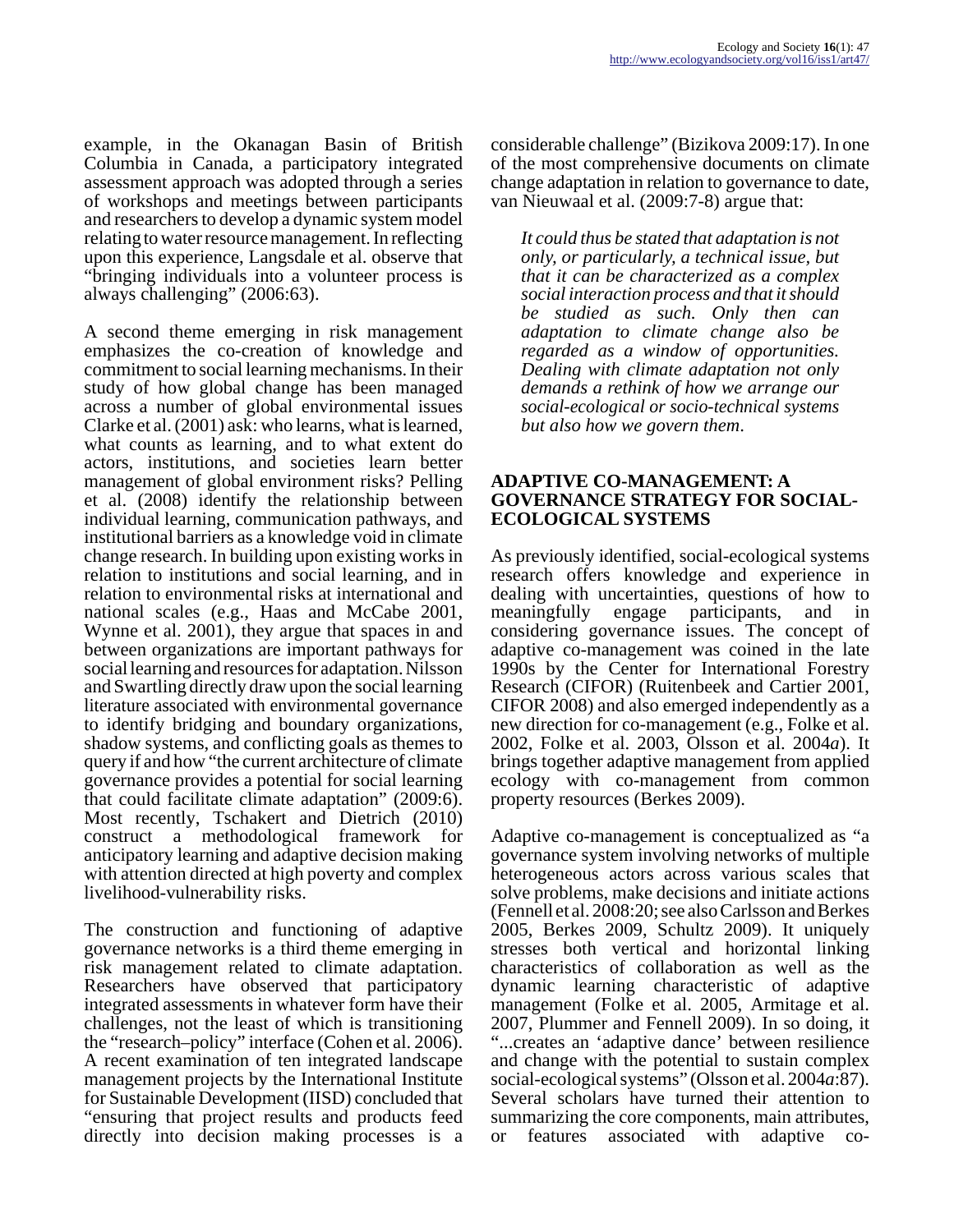management (e.g., Olsson et al. 2004*a*, Folke et al. 2005, Armitage et al. 2007, Olsson et al. 2007, Plummer and Armitage 2007, Center for International Forestry Research 2008, Armitage et al. 2009, Berkes 2009, Plummer and Fennell 2009, Schultz 2009). These include: pluralism and communication; shared decision making and authority; linkages, levels, and autonomy; and learning and adaptation. In engaging in this reflective and problem solving process, feedback is continuous and fosters the "learning-by-doing" that is indicative of adaptive co-management.

Experiences with adaptive co-management are being gained in several different resource contexts and in addressing several aspects of the environment. These include fisheries, forestry, parks and protected areas, water resources, and wildlife. While the number of associated case studies is still relatively small, the accumulation of these experiences and corresponding analytical efforts are yielding valuable insights. For example, a clearer understanding is emerging about the conditions that contribute to success. These include: small-scale contexts in which the resource system can be relatively well-defined; mutual interests in problem solving by an identifiable set of actors; transparent and identifiable property rights; access to adaptive management measures; commitments to long-term institution building and a supportive policy environment; willingness to embrace different types of knowledge; and presence of champions or key leaders (Armitage et al. 2009).

Despite the enthusiasm and rapidly growing experience, it is imperative to remember that "adaptive co-management is not a governance panacea and will not be appropriate in all cases" (Armitage et al. 2009:100). Some environmental challenges, particularly in the absence of the emerging conditions for success, will overwhelm such novel institutional arrangements (Berkes et al. 2007, Armitage et al. 2009). Adaptive comanagement does not guarantee equity or fairness (Berkes 2009) and in the absence of consideration of multiple ethical perspectives, it "may simply be window dressing for well established dilemmas of power and ultimately livelihoods" (Fennell et al. 2008:12). Finally, and especially relevant here, is the reminder by Berkes (2009) that learning does not always lead to adaptation.

# **ADAPTIVE COLLABORATIVE RISK MANAGEMENT (ACRM)**

We will now consider how conventional risk management can be modified by incorporating ideas from adaptive co-management. In advancing the hybrid approach of ACRM we describe an illustrative example of a conventional risk management framework (CAN/CSA-ISO 31000), draw attention to two critical features of adaptive co-management (collaboration and adaptation) that offer enrichment, and highlight its benefits and relationship to other community climate change adaptation approaches.

The National Research Council of the National Academies observes that "when predictive certainty is elusive and probabilistic information is all that is available, decision making can benefit from an 'uncertainty management' framework" (2009:20). Canadian communities, for example, are increasingly turning to structured risk management for informed decision making and option analysis (Noble et al. 2005). The Canadian Standards Association (CSA) revisited their Standard for effective risk management (CSA-Q850-97) (CSA 1997) and in 2010 adopted without modification Standard ISO 31000 (CSA 2010). CAN/CSA-ISO 31000 is used here as an illustrative example of conventional risk frameworks as it represents international best practice. It also represents the successor risk management framework that Canadian communities were being encouraged to follow for climate change adaptation (Noble et al. 2005, Bruce et al. 2006).

The scope of the Standard is set broadly:

*This International Standard can be used by any public, private or community enterprise, association, group or individual. Therefore, this International Standard is not specific to any industry or sector* (Canadian Standards Association 2010:15).

The Standard consists of three main elements. The first element sets forth eleven principles for managing risk. The second outlines the framework in which risk management occurs. It involves five components: mandate and commitment, design of framework for managing risk, implementing risk management, monitoring and review of the framework, and continual improvement of the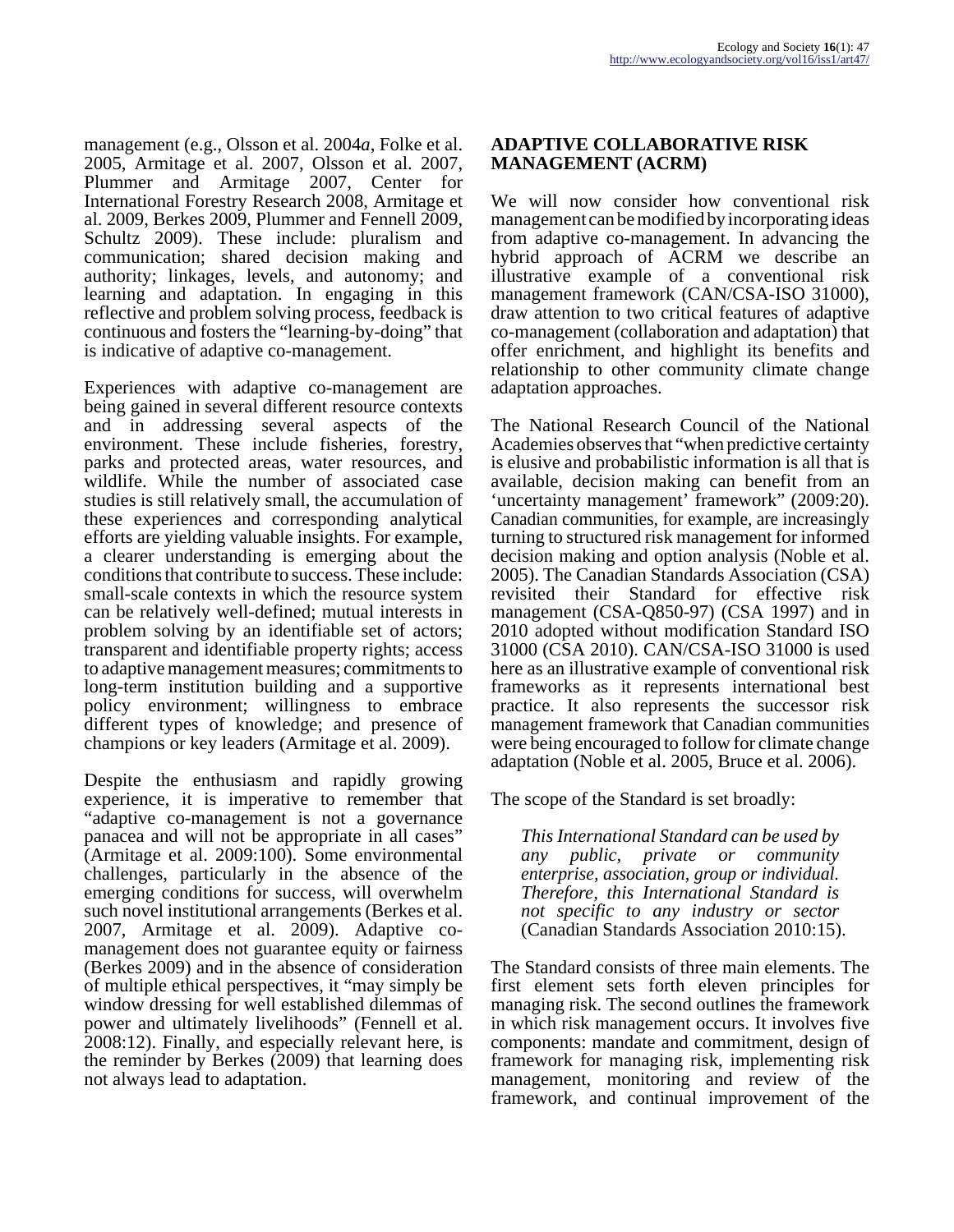framework. The third element directly connects to the framework and concerns the implementation of risk management through a specific risk management process. The core of this process (see Figure 1) is an iterative series of steps that are performed as warranted, and that include establishing the context, risk assessment (risk identification, risk analysis, risk evaluation), and risk treatment. The activities of communication and consultation as well as monitoring and review are continuous processes around the steps.

Collaboration is the first critical feature of adaptive co-management that offers enrichment to conventional risk management. In conventional risk management stakeholder consultation is emphasized. For example, risk communication and consultation is a continuous activity in CAN/CSA-ISO 31000 understood as follows:

*Communication and consultation are continual and iterative processes that an organization conducts to provide, share or obtain information and to engage in dialogue with stakeholders (2.13) regarding the management of risk (2.1). NOTE 1. The information can relate to the existence, nature, form, likelihood (2.19), significance, evaluation, acceptability and treatment of the management of risk. NOTE 2. Consultation is a two-way process of informed communication between an organization and its stakeholders on an issue prior to making a decision or determining a direction on that issue. Consultation is: a process which impacts on a decision through influence rather than power; and an input to decision making, not joint decision making* (Canadian Standards Association 2010:18).

As explicitly written in this definition, consultation in conventional risk management is narrowly defined and specifically precludes both sharing power and/or joint decision making.

Collaboration in the context of adaptive comanagement emphasizes the linking or connecting of actors into a process of exploring a shared interest and pooling resources to address a problem with a degree of power sharing and shared decision making. Adaptive co-management encourages extension beyond partnerships (see Plummer and

FitzGibbon 2004 for the distinction) and has a well established history of stressing the inclusion of diverse and conflicting interests (pluralism), representation across scales (linkages) and the need for communicative processes that permit interaction and deliberation (e.g., Schusler et al. 2003, Olsson et al. 2004*b*, Plummer and FitzGibbon 2004, Folke et al. 2005). With due recognition for the range of forms within adaptive co-management arrangements, "...interrogating adaptive co-management involves a critical examination of the extent to which alternative governance approaches result in, or develop, decision making processes that reflect true partnerships, and that devolve power to local resource users and communities" (Armitage et al.2007:8, Berkes 2007; Armitage et al. 2009). Enriching conventional risk management in this manner is consistent with the need for participatory approaches that genuinely engage actors in the deliberative and interactive processes that have been identified. In this manner it builds upon emerging recent community-based participatory adaptation frameworks such as sustainable adaptation and mitigation (Bizikova et al. 2008) and participatory integrated assessment (Robinson et al. 2006). While the value of collaboration versus consultation could be realized when risk management is initiated by public or private entities, it is most appropriate/ acutely evident in the application of risk management by a community enterprise, association or group. At these scales collective decisions by actors are required in response to risks of a cross-functional character and therefore need to be emphasized in approaches such as integrated flood management (WMO 2006) and all-hazards risk management (Shaw and Okazaki 2003, van Aalst et al. 2008).

Adaptation is the second critical feature of adaptive co-management that offers enrichment to conventional risk management. In conventional risk management an emphasis is placed on continuous monitoring and review. For example, in CAN/CSA-ISO 31000 monitoring and review occur as a both a step in the risk management framework as well as a continuous activity in implementing risk management. Although presented together, monitoring is defined in CAN/CSA-ISO 31000 as "continual checking, supervising, critically observing or determining the status in order to identify change from the performance level required or expected" while review is an "activity undertaken to determine the suitability, adequacy and effectiveness of the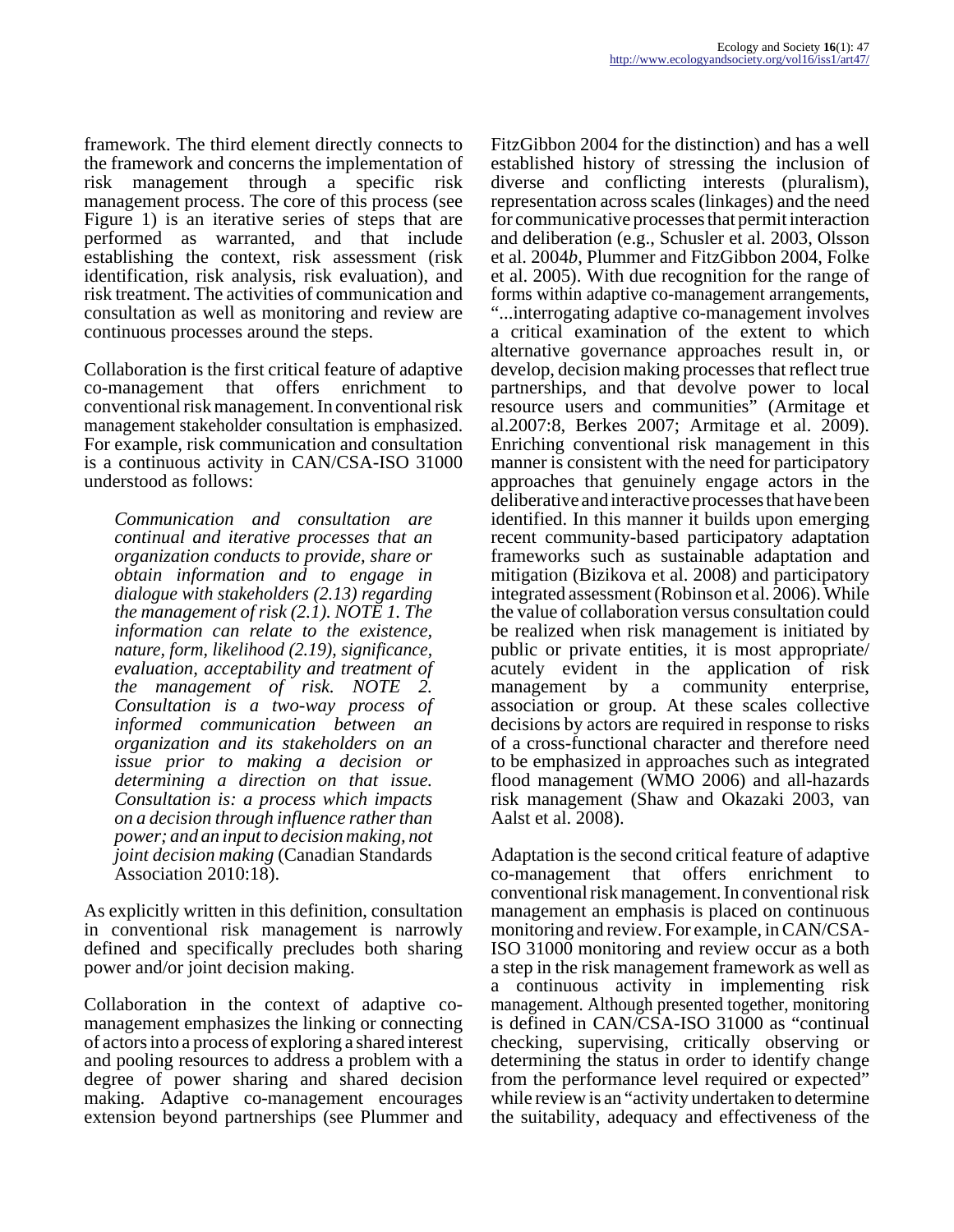

# **Fig. 1**. Adaptive collaborative risk management (adapted from CAN/CSA-ISO 31000 2010)

subject matter to achieve established objectives" (CSA 2010:21). It is further specified in CAN/CSA-ISO 31000 that:

*Monitoring and review processes should encompass all aspects of the risk management process for the purposes of: ensuring that controls are effective and efficient in both design and operation; obtaining further information to improve risk assessment; analyzing and learning lessons from events (including nearmisses), changes, trends, successes and failures; detecting changes in the external and internal context, including changes to risk criteria and the risk itself which can require revision of risk treatments and*

#### *priorities; and identifying emerging risks* (CSA 2010:34).

Adaptive management stresses the criticality of learning in the context of uncertainty to enhance both environmental policies and practices (Lee 1993, Gunderson et al. 1995, Armitage et al. 2007). In drawing upon the adaptive management narrative, adaptive co-management, explicitly focuses on "...linking collaborative efforts with systematic learning" and in this way involves a process of mutual development and knowledge sharing (Armitage et al. 2007:9, Plummer and FitzGibbon 2007). The dynamism and outcomes of learning associated with adaptive co-management are illuminated through a multiple loop learning framework (Plummer and FitzGibbon 2007,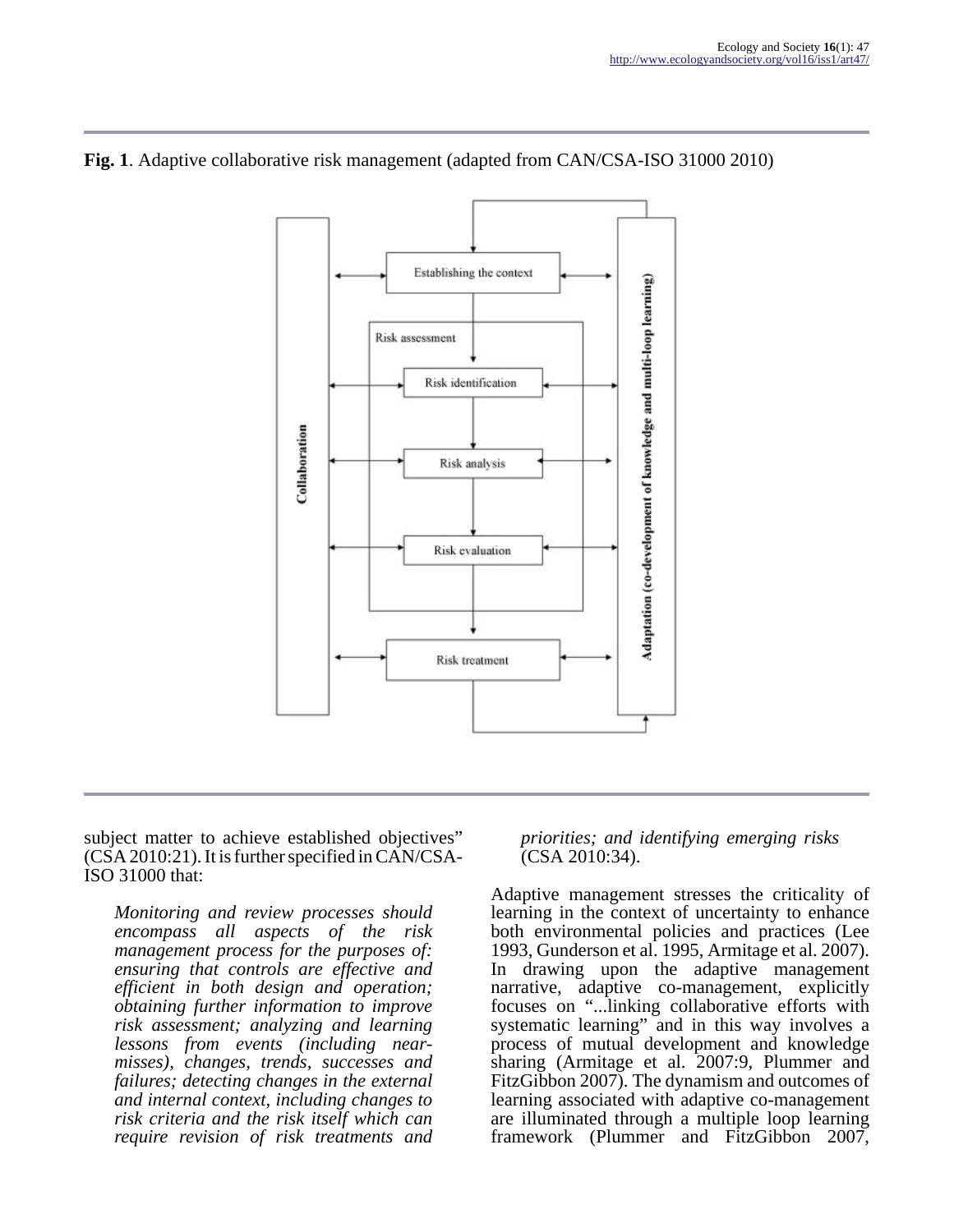Armitage et al. 2008, Berkes 2009). Single loop learning involves addressing errors that are evident from established routines. Double loop learning corrects errors by making adjustments to values and policies. Triple loop learning seeks to correct errors by addressing or designing governance protocols and norms. Moreover, the need to take a learning based approach in adaptive co-management relating to the monitoring process is stressed by Cundill and Fabricius (2009). Enriching conventional risk management in this way is consistent with the emerging theme of co-development of knowledge and commitment to social learning mechanisms. Efforts associated with adaptive co-management offer a solid starting point to respond Clarke et al. 's (2001) questions concerning learning and global environmental risks. Considerable benefits may be gained by applying insights developed in adaptive co-management to risk management, as the potential for social learning and the inadequacy of existing learning tools have been identified respectively by Nilsson and Swartling (2009) as well as Tschakert and Dietrich (2010).

Figure 1 illustrates how the risk management process set forth by CSA/ISO 31000 (2010) could be modified by incorporating two critical features of adaptive co-management. Enriching conventional risk management in these ways also fundamentally enhances its potentiality with regard to the critical issue of employing an intervention or governance strategy, identified as an emerging theme. Adaptive co-management, which brings together the collaborative and adaptive narratives in natural resource management, navigates and nurtures resilience, and ultimately sustains complex socialecological systems (Berkes et al. 2003, Folke et al. 2005, Olsson et al. 2006, Armitage et al. 2007, Plummer 2009, Schultz 2009). The Centre for International Forestry Research makes clear the opportunities for drawing upon adaptive comanagement in the context of climate change. They observe:

*Although climate change issues were just a faraway twinkle in the eyes of the original ACM researchers, the relevance of ACM results to climate change adaptation has become increasingly clear. ... ACM researchers have produced tools, methods and conceptual frameworks that can contribute significantly to efforts to adapt to climate change and perhaps to efforts to*

### *mitigate it* (Center for International Forestry Research 2009).

Movement of conventional risk management in this direction offers several advantages. For instance, the nature of risk transference and driving forces toward more mega disasters (Etkin 1999) can be explored during ongoing collaboration with stakeholders. Consideration of the way in which hierarchies for coping with threats from natural hazards are "nested" from individuals to communities to government (Newton 1995) can be examined in a structured fashion by those most affected, via a learning process of collective decision making. The multiple loop learning process also addresses known challenges to risk management such as the dichotomy between the greenhouse gas emission reduction mental models of policy makers and citizens (Sterman 2008), differences in perceived adaptive capacity (Grothmann and Patt 2005), and the building of trusted communication for resilience (Longstaff and Yang 2008). Handmer and Dovers (1996) in their discussion of resilience and sustainable development, observe that "traditional" risk management has been perceived and utilized by existing bureaucracies, authorities and power bases with scant attention being paid to stakeholder involvement, in the search for technical solutions. Much has changed in the intervening years. ACRM brings together technical and social aspects and ensures collaboration, as opposed to consultation and communication, and co-development of knowledge and shared learning, as opposed to monitoring and review. ACRM resonates soundly with calls from those studying risk management, especially in the context of climate change. For example, it responds to van Nieuwaal et al.'s (2009) arguments for the need to study and deal with adaptation to climate change as a complex social-ecological issue that requires rethinking our approach to governance. It also speaks to the dual challenges outlined by Tschakert and Dietrich (2010) of understanding adaptation as a process and overcoming the inadequacy of learning tools.

# **CONCLUSION**

Successful climate change adaptation requires careful consideration of technical and social dimensions. Risk management is part of a comprehensive suite of tools for climate change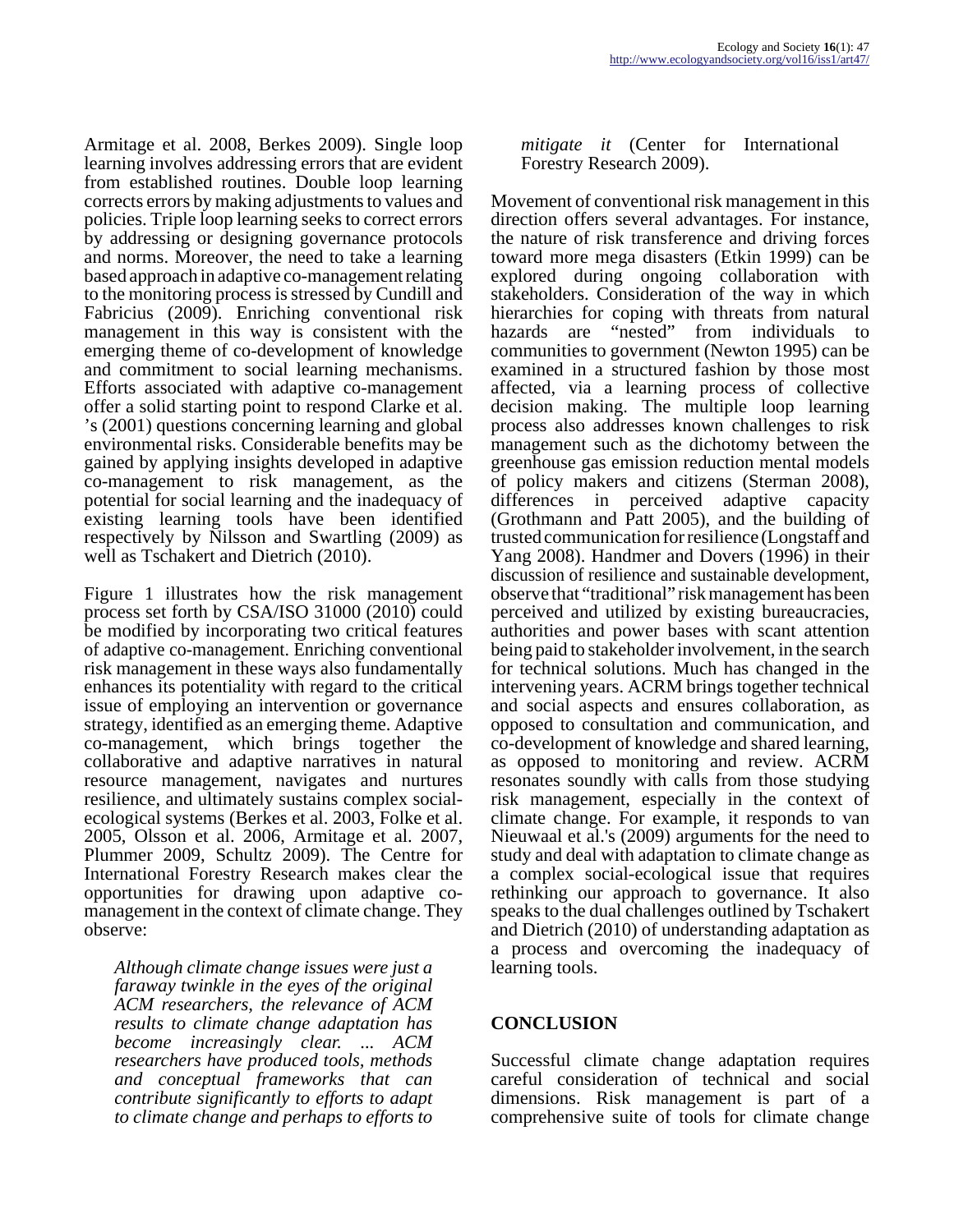adaptation with international and national standards (e.g., CAN/CSA-ISO 31000) being developed to assist governments, businesses, and communities. The benefits of an "uncertainty management framework" or risk management process are being advanced and communities are turning to these approaches (Noble et al. 2005, Bruce et al. 2006; National Research Council 2009). Risk management and climate change adaptation are not unique in dealing with uncertainty or the emerging themes of participation, social learning, and governance.

We have argued that the transition of risk management in the direction of participation, learning, and governance can be accelerated with insights from adaptive co-management. More specifically, considerable opportunities exist for conventional risk management to be enhanced by incorporating the critical features of collaboration and adaptation from adaptive co-management, especially for community enterprises, associations or groups using such frameworks for climate change adaptation. To envisage these synergies we accordingly modified the CAN/CSA-ISO 31000 Standard for risk management, which is the international benchmark for risk management as well as the risk approach being advanced for community climate change adaptation in Canada (see Noble et al. 2005, Bruce et al. 2006). The resulting hybrid approach is termed Adaptive Collaborative Risk Management (ACRM). ACRM overcomes some of the challenges associated with traditional risk management, builds upon other approaches to community climate change adaptation, and is positioned to more robustly respond to the complex and uncertain challenges of climate change. ACRM may also offer innovation in other risk management contexts and this is an important avenue for future conceptual inquiry.

van Nieuwaal et al. (2009) argue that dealing with climate change requires us to think about not only our social-ecological or social-technical systems, but also the manner in which they are governed. ACRM opens the possibility of integrating these technical and social aspects in one process for climate change adaptation that has the flexibility to change over time as circumstances warrant. It also permits the integration of risk-based decision making and the social context in which decisions are made. While the conceptual opportunities suggested with ACRM draw upon grounded experiences with adaptive co-management, it requires empirical testing next.

*Responses to this article can be read online at: [http://www](http://www.ecologyandsociety.org/vol16/iss1/art47/responses/).ecologyandsociety.org/vol16/iss1/art47/ responses/*

### **Acknowledgments:**

*The authors would like to express their gratitude to the ESRC, NERC, DEFRA and University of East Anglia, as well as the International Human Dimensions Programme on Global Environmental Change for the opportunities to present preliminary thoughts at their respective international expert workshop and conference. Our appreciation is also extended to Don MacIver, Åsa Swartling, Derek Armitage, and Ian Burton for their collegial discussions and exchanges that positively shaped this work. The assistance of Ashley Chynoweth, Chris Luckhart, and Alison Powell in the preparation of the manuscript is also very much appreciated. Support for Ryan Plummer's research in the area of adaptive co-management is provided by the Social Sciences and Humanities Research Council of Canada and the Chancellor's Chair for Research Excellence at Brock University.* 

### **LITERATURE CITED**

Adeola, F. O. 2007. Nativity and environmental risk perception: an empirical study of native-born and foreign-born residents of the USA. *Research in Human Ecology* 14(1):13-25.

Armitage, D. R., F. Berkes, and N. Doubleday. 2007. Introduction: moving beyond comanagement. Pages 1-18 *in* D. Armitage, F. Berkes, and N. Doubleday, editors. *Adaptive co-management: collaboration, learning and multi-level governance.* University of British Columbia Press, Vancouver, British Columbia, Canada.

Armitage, D., M. Marschke., and R. Plummer. 2008. Adaptive co-management and the paradox of learning. *Global Environmental Change* 18:86-98.

Armitage, D. R, R. Plummer, F. Berkes, R. I. Arthur, A. T. Charles, I. J. Davidson-Hunt, A. P. Diduck, N. Doubleday, D. S. Johnson, M. Marschke, P. McConney, E. Pinkerton, and E. Wollenberg. 2009. Adaptive co-management for social-ecological complexity. *Frontiers in Ecology and the Environment* 7(2):95-102.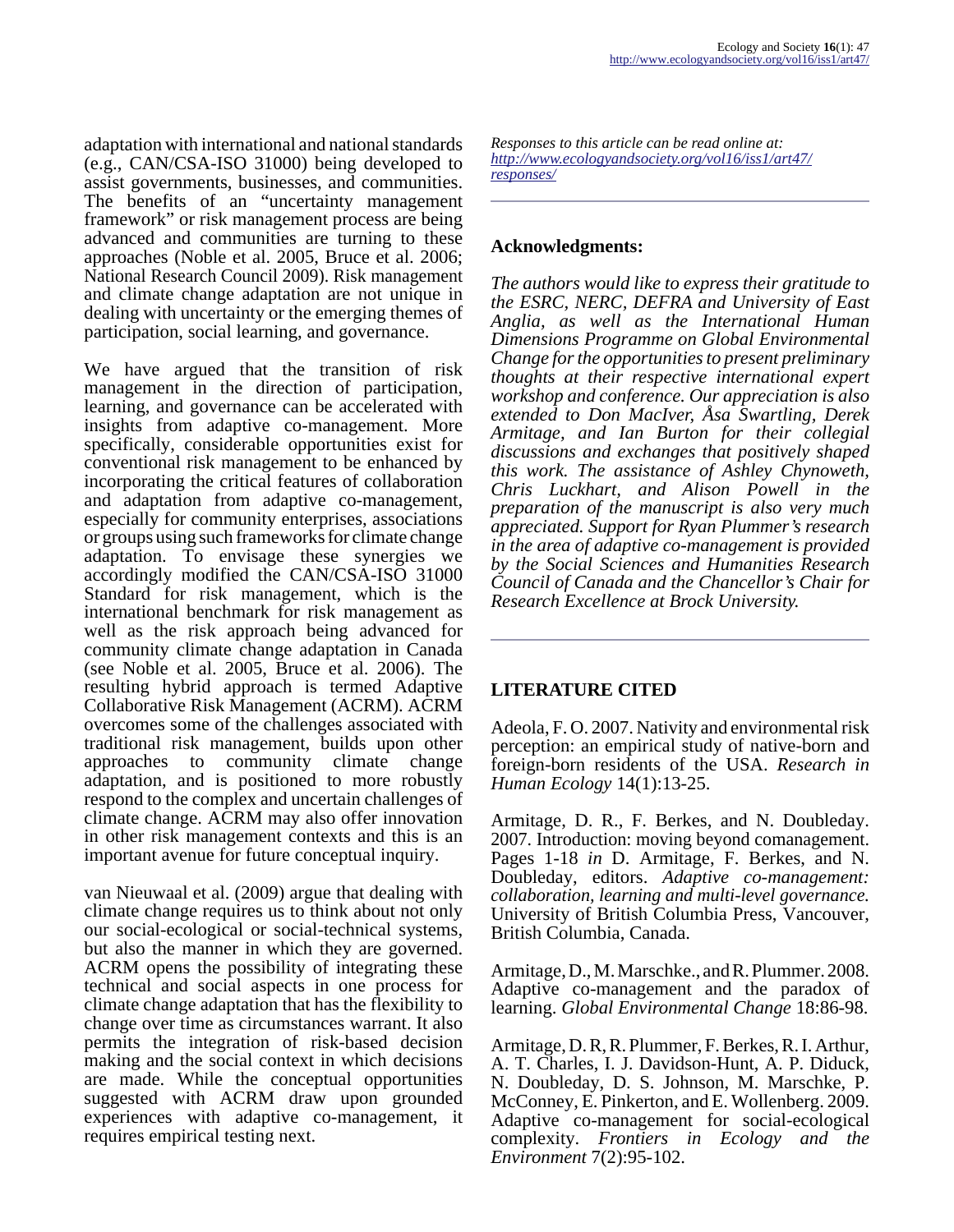Ballantyne, D. 2003. Multi-hazard risk assessments of water systems, elements in common with seismic, security, and other risk studies. *Proceedings of the Third US-Japan Workshop on Water Systems Seismic Practices* (Los Angeles, 2003). [online] URL: [http://www.mmiengineering.com/pdf/](http://www.mmiengineering.com/pdf/Ballantyne2003JWWAAWWARF.pdf) [Ballantyne2003JWWAAWWARF.pdf](http://www.mmiengineering.com/pdf/Ballantyne2003JWWAAWWARF.pdf)

Berkes, F. 2007. Adaptive co-management and complexity: exploring the many faces of comanagement. University of British Columbia Press, Vancouver, British Columbia, Canada.

Berkes, F. 2009. Evolution of co-management: role of knowledge generation, bridging organizations and social learning. *Journal of Environmental Management* 90:1692-1702.

Berkes, F., D. Armitage, and N. Doubleday. 2007. Synthesis: adapting, innovating, evolving. Pages 308-327 *in* D. Armitage, F. Berkes, and N. Doubleday, editors. *Adaptive co-management.* University of British Columbia Press, Vancouver, British Columbia, Canada.

Berkes, F., J. Colding, and C. Folke. 2003. *Navigating social-ecological systems: building resilience for complexity and change.* Cambridge University Press, Cambridge, UK.

Bizikova, L. 2009. *Challenges and lessons learned from integrated landscape management (ILM) projects, International Institute for Sustainable Development (IISD).* [online] URL: [http://www.iisd.](http://www.iisd.org/pdf/2009/challenges_lessons_ilm.pdf) [org/pdf/2009/challenges\\_lessons\\_ilm.pdf](http://www.iisd.org/pdf/2009/challenges_lessons_ilm.pdf).

Bizikova, L., T. Neale, and I. Burton. 2008. *Canadian communities' guidebook for adaptation to climate change: including an approach to generate mitigation co-benefits in the context of sustainable development.* First edition. Environment Canada and the University of British Columbia, Vancouver, British Columbia, Canada. [online] URL: [http://www.forestry.ubc.ca/LinkClick.aspx?](http://www.forestry.ubc.ca/LinkClick.aspx?fileticket=xsexCSatHjo%3D&tabid=2455&m id=5415&language=en-US.) [fileticket=xsexCSatHjo%3D&tabid=2455&m](http://www.forestry.ubc.ca/LinkClick.aspx?fileticket=xsexCSatHjo%3D&tabid=2455&m id=5415&language=en-US.) [id=5415&language=en-US.](http://www.forestry.ubc.ca/LinkClick.aspx?fileticket=xsexCSatHjo%3D&tabid=2455&m id=5415&language=en-US.)

Bruce, J. P., I. D. M. Egener, and D. Noble. 2006. *Adapting to climate change: a risk-based guide for Ontario municipalities.* Report submitted to Natural Resources Canada Climate Change Impacts and Adaptation Programme. Natural Resources Canada, Ottawa. [online] URL: [http://adaptation.nrcan.gc.ca/](http://adaptation.nrcan.gc.ca/projdb/pdf/176a_e.pdf) [projdb/pdf/176a\\_e.pdf](http://adaptation.nrcan.gc.ca/projdb/pdf/176a_e.pdf)

Burton, I. 2004. *Climate change and the adaptation deficit.* Occasional Paper 1. Adaptation and Impacts Research Group (AIRG), Meteorological Services of Canada, Environment Canada, Toronto, Ontario, Canada.

Ecology and Society **16**(1): 47

<http://www.ecologyandsociety.org/vol16/iss1/art47/>

Canadian Standards Association. (CSA). 1997. *Risk management: guideline for decision-makers.* Reaffirmed 2009. Canadian Standards Association, Etobicoke, Ontario, Canada.

Canadian Standards Association (CSA). 2010. *Risk management – principles and guidelines.* National Standard of Canada, Mississauga, Ontario, Canada. CAN/CSA-ISO 31000-10, January.

Carlsson, L., and F. Berkes. 2005. Co-management: concepts and methodological implications. *Journal of Environmental Management* 75:65-76.

Center for International Forestry Research (CIFOR). 2008. *Adaptive collaborative management can help us cope with climate change.* Information Brief No. 13, July. [online] URL: [http://www.cifor.](http://www.cifor.cgiar.org/publications/pdf_files/Infobrief/013-infobrief.pdf) cgiar.org/publications/pdf\_files/Infobrief/013-infobrief. [pdf](http://www.cifor.cgiar.org/publications/pdf_files/Infobrief/013-infobrief.pdf)

Center for International Forestry Research (CIFOR). 2009. *ACM and beyond: climate change adaptation.* [online] URL: [http://www.cifor.cgiar.org/](http://www.cifor.cgiar.org/acm/beyond/climate-adaptation.htm) [acm/beyond/climate-adaptation.htm.](http://www.cifor.cgiar.org/acm/beyond/climate-adaptation.htm)

Clarke, W. C., J. Jager, and J. van Eijndhoven. 2001. Managing global environmental change: an introduction to the volume. Pages 3-19 *in* W. Clark, and N. Dickson, editors. *Learning to manage global environmental risks a comparative history of social responses to climate change, ozone depletion and acid rain.* The MIT Press, Cambridge, Massachusetts, USA.

Cohen, S. J., D. Neilsen, S. Smith, T. Neale, B. Taylor, M. Barton, W. Merritt, Y. Alila, P. Shepherd, R. McNeill, J. Tansey, J. Carmichael, and S. Langsdale. 2006. Learning with local help: expanding the dialogue on climate change and water management in the Okanagan region, British Columbia, Canada. *Climatic Change* 75:331-358.

Cundill, G., and C. Fabricius. 2009. Monitoring in adaptive co-management: toward a learning based approach. *Journal of Environmental Management* 90(11):3205-3211.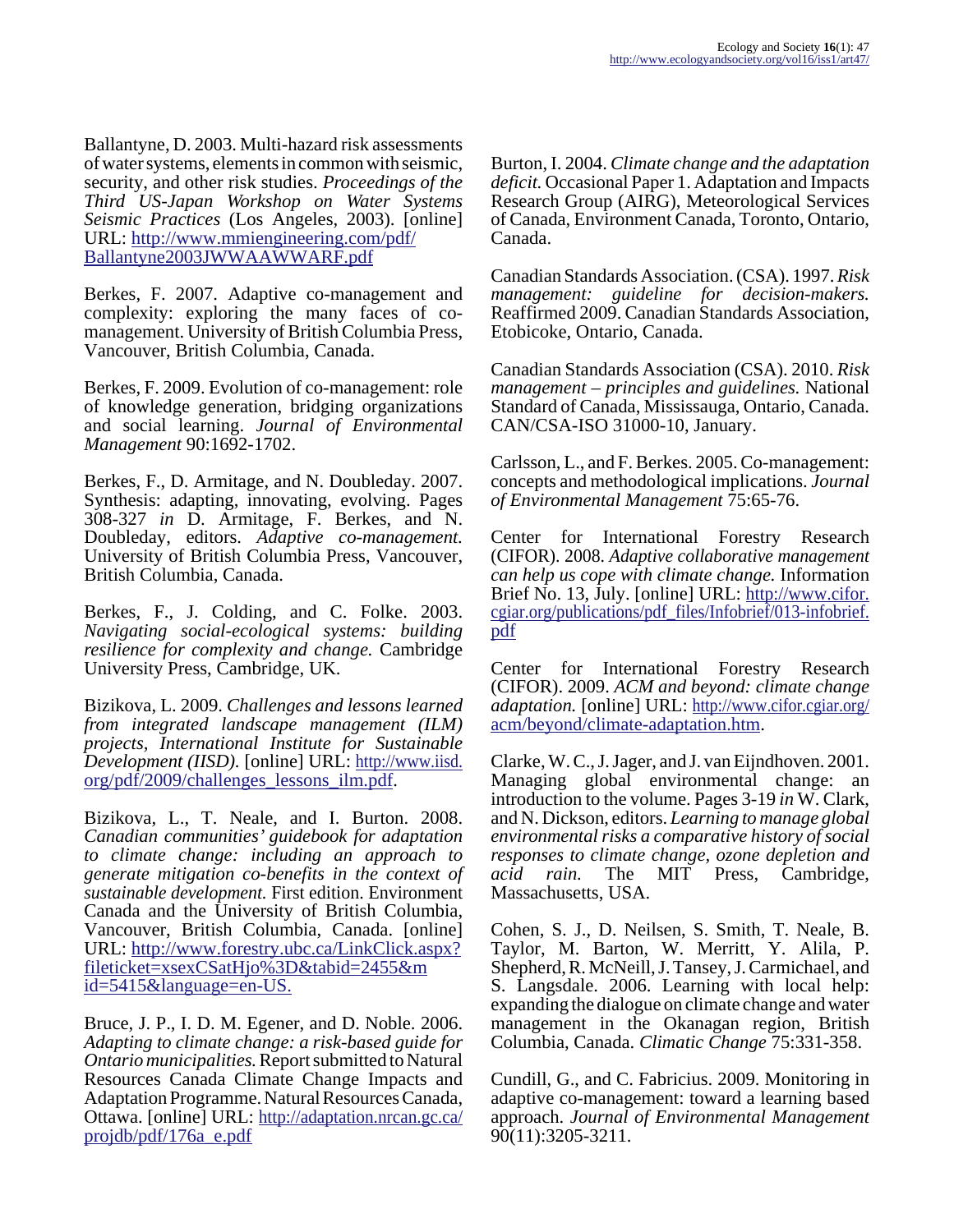de Loë, R., and R. Plummer. 2010. Climate change, adaptive capacity and governance for drinking water in Canada. *in* D. Armitage, and R. Plummer, editors. *Adaptive capacity and environmental governance*. Springer-Verlag, Berlin, Germany.

Etkin, D. 1999. Risk transference and related trends: driving forces towards more megadisasters. *Environmental Hazards* 1:69-75.

Etkin, D., E. Haque, L. Bellisario, and I. Burton. 2004. *An assessment of natural hazards and disasters in Canada: A report for decision-makers and practitioners.* Environment Canada and Public Safety and Emergency Preparedness Canada, Ottawa, Ontario, Canada.

Fenech, A., and J. MacLellan. 2007. Rapid assessment of the impacts of climate change: building past and future histories of climate extremes. *Linking climate models to policy and decision-making*. Environment Canada, Toronto, Ontario, Canada.

Fennell, D., R. Plummer, and M. Marschke. 2008. Is adaptive co-management ethical? *Journal of Environmental Management* 88(1):62-75.

Folke, C., S. Carpenter, T. Elmqvist, L. Gunderson, C. S. Holling, B. Walker, J. Bengtsson, F. Berkes, J. Colding, K. Danell, M. Falkenmark, M. Moberg, L. Gordon, R. Kaspersson, N. Kautsky, A. Kinzig, S. A. Levin, K. G. Mäler, L. Ohlsson, P. Olsson, E. Ostrom, W. Reid, J. Rockström, S. Savenije, and U. Svedin. 2002. *Resilience and sustainable development: building adaptive capacity in a world of transformations*. Environmental Advisory Council to the Swedish Government Scientific Background Paper. Ministry of the Environment, Stockholm, Sweden.

Folke, C., J. Colding, and F. Berkes. 2003. Synthesis: building resilience and adaptive capacity in social-ecological systems. Pages 252-387 *in* F. Berkes, J. Colding, and C. Folke, editors. *Navigating social-ecological systems.* Cambridge University Press, Cambridge, UK.

Folke, C., T. Hahn, P. Olsson, and J. Norberg. 2005. Adaptive governance of social-ecological systems. *Annual Review of Environment and Resources* 30:441-473.

Fowle, C. D., A. P. Grima, and R. E. Munn, editors. 1988. *Information needs for risk management.* Environmental Monograph no. 8. University of Toronto, Institute for Environmental Studies, Toronto, Ontario, Canada.

Funtowicz, S. O., and J. R. Ravetz. 1992. Three types of risk assessment and the emergence of postnormal science. Pages 251-273 *in* S. Krimsky, and D. Golding, editors. *Social theories of risk*. Praeger, Westport, Connecticut, USA.

Grothmann, T., and A. Patt. 2005. Adaptive capacity and human cognition: the process of individual adaptation to climate change. *Global Environmental Change* 15:199-213.

Gunderson, L.H. 2003. Adaptive dancing: interactions between social resilience and ecological crises. Pages 33-52 *in* F. Berkes, J. Colding, and C. Folke, editors. *Navigating socialecological systems.* Cambridge University Press, Cambridge, UK.

Gunderson, L. H., C. S. Holling, and S. S. Light, editors. 1995. *Barriers and bridges to the renewal of ecosystems and institutions*. Columbia University Press, New York, New York, USA.

Gurenko, E. N. 2004. Building effective catastrophe insurance programs at the country level: a risk management perspective. Chapter 8 *in* A. Mathur, I. Burton, and M. van Aalst, editors. *An adaptation mosaic: a sample of the emerging work bank work in climate change adaptation, final draft.* World Bank Global Climate Change Team, Washington, D.C., USA.

Haas, P. M., and D. McCabe. 2001. Amplifiers or dampeners: international institutions and social learning in the management of global environmental risks. Pages 323-348 *in* P. M. Haas, S. Jasanoff, and G. Rochlin, editors. *Learning to manage global environmental risks, 1: a comparative history of social responses to climate change, ozone depletion and acid rain.* MIT Press, Cambridge, Massachusetts, USA.

Hallegatte, S. 2009. Strategies to adapt to an uncertain climate future. *Global Environmental Change* 19:240-247.

Handmer, J. W., and R. S. Dovers. 1996. A typology of resilience: rethinking institutions for sustainable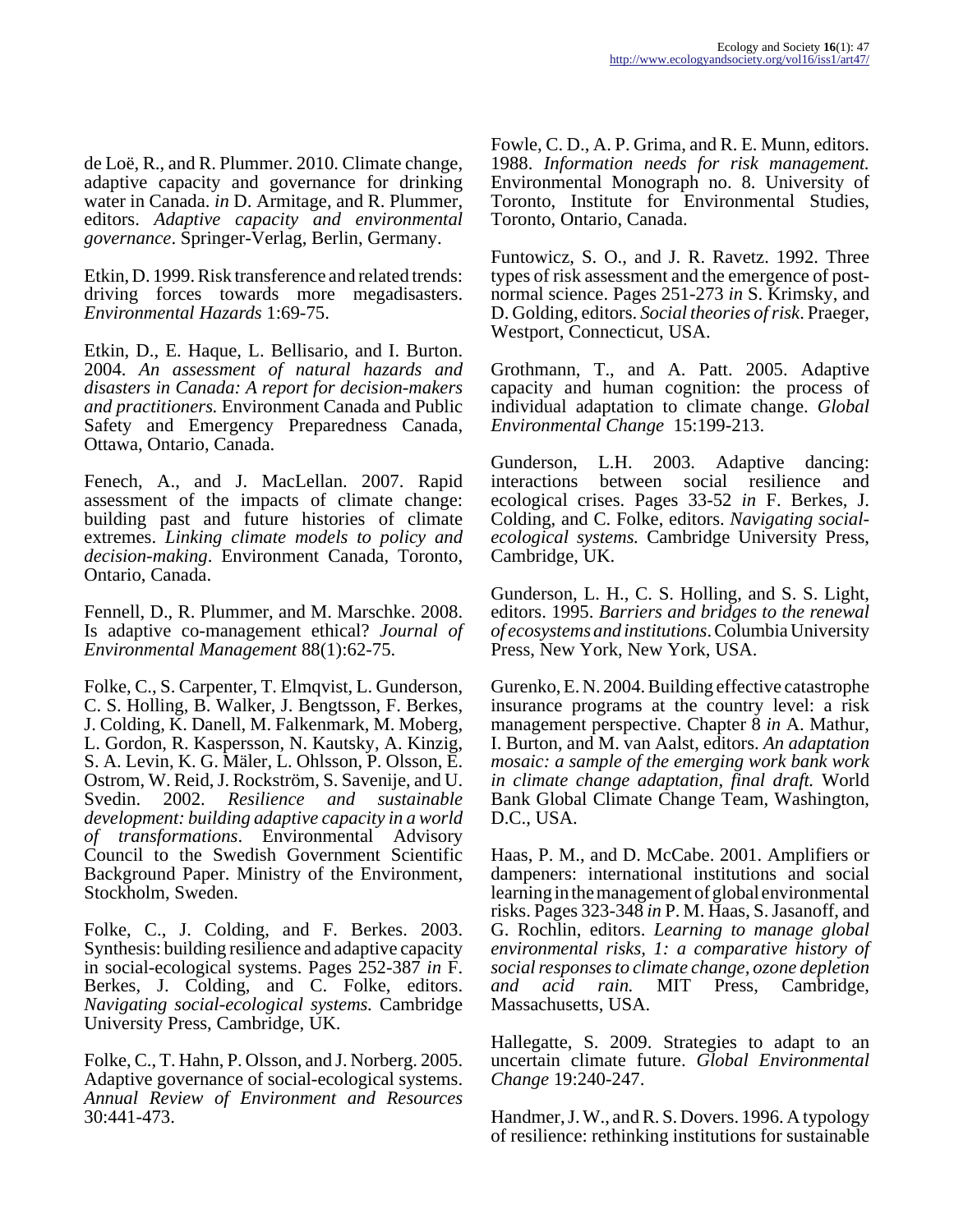development. *Organization and Environment* 9 (4):482-511.

Hewitt, K. 1999. *Regions of risk: hazards, vulnerability and disasters.* Pearson-Longman, London, UK.

Holling, C. S., and G. K. Meffe. 1996. Command and control and the pathology of natural resource management. *Conservation Biology* 10(2):328-337.

International Association for Impact Assessment (IAIA). 2002. Impact assessment in the corporate context. *Business and industry series No.1.* May.

International Organization for Standarization (ISO). 2009. *Risk management – principles and guidelines*. ISO 31000:2009(E), November. ISO, Geneva, Switzerland.

Jenkins, C. M. 2006. Risk perception and terrorism: applying the psychometric paradigm. *Homeland Security Affairs* II(2). [online] URL: [http://www.hs](http://www.hsaj.org/?fullarticle=2.2.6) [aj.org/?fullarticle=2.2.6](http://www.hsaj.org/?fullarticle=2.2.6)

Kates, R. W., and J. X. Kasperson. 1983. Comparative risk analysis of technological hazards (a review). *Proceedings, National Academy of Sciences* 80:7027-7038.

Khanduri, A. C., and G. C. Morrow. 2003. Vulnerability of buildings to windstorms and insurance loss estimation. *Journal of Wind Engineering and Industrial Aerodynamics* 91:455-467.

Kohler, A., S. Julich, and L. Bloemertz. 2004. Guidelines, risk analysis, a basis for disaster risk management. *Section 42, Governance and democracy*. Deutsche Gesellschaft fur Technische Zusammenarbeit, Eschborn, Germany.

Kovacs, P., and H. Kunreuther. 2001. *Managing catastrophic risk: lessons from Canada*. ICLR Research Papers 13. Institute for Catastrophic Loss Reduction (ICLR). [online] URL: [http://www.iclr.o](http://www.iclr.org/images/Managing_Catastrophic_Risk.pdf) [rg/images/Managing\\_Catastrophic\\_Risk.pdf.](http://www.iclr.org/images/Managing_Catastrophic_Risk.pdf)

Krimsky, S., and D. Golding. 1992. *Social theories of risk*. Praeger, Westport, Connecticut, USA.

Langsdale, S., A. Beall, J. Carmichael, S. Cohen, and C. Forster. 2006. Exploring water resources futures with a system dynamics model. *in* S. Cohen, and T. Neale, editors. *Participatory integrated* *assessment of water management and climate change in the Okanagan Basin, British Columbia, Vancouver*. Environment Canada and University of British Columbia, Vancouver, British Columbia, Canada.

Lavell, A. 2005. *Local level risk management – concept and practices.* Coordination Center for the Prevention of Natural Disasters in Central America<br>(CEPREDENAC) and the United Nations and the United Nations Development Programme (UNDP), Guatemala.

Lee, K. 1993. *Compass and gyroscope: integrating science and politics for the environment*. Island Press, Washington, D.C., USA.

Lim, B., and Spanger-Siegfried, editors. 2005. *Adaptation policy frameworks for climate change: developing strategies, policies and measures.* United Nations Development Programme. Cambridge University Press, Cambridge, UK.

Lima, M. L., and P. Castro. 2005. Cultural theory meets the community: worldviews and local issues. *Journal of Environmental Psychology* 25:23-35

Liu, Y., B. Zheng, Q. F. Wei Meng, and Y. Wang. 2009. Risk assessment and management of arsenic in source water in China. *Journal of Hazardous Materials* 170:729-734.

Longstaff, P. H., and S. Yang. 2008. Communication management and trust: their role in building resilience to "surprises" such as natural disasters, pandemic flu, and terrorism. *Ecology and Society* 13(1):3. [online] URL: [http://www.ecology](http://www.ecologyandsociety.org/vol13/iss1/art3/) [andsociety.org/vol13/iss1/art3/](http://www.ecologyandsociety.org/vol13/iss1/art3/).

Lynch, A. H., L. Tryhorn, and R. Abramson. 2008. Working at the boundary: facilitating interdisciplinary in climate change adaptation research. *Bulletin of the American Meteorological Society* 89:169-179.

Mileti, D. 1999. *Disasters by design: a reassessment of natural hazards in the United States*. National Academies, Washington, D.C., USA.

Milly, P. C .D., J. Betancourt, M. Falkenmark, D. Lettenmaier, and R. J. Stouffer. 2008. Stationarity is dead: whither water management. *Science* 319 (5863):573-574.

National Research Council of the National Academies (NRC). 2009. *Informing decisions in a*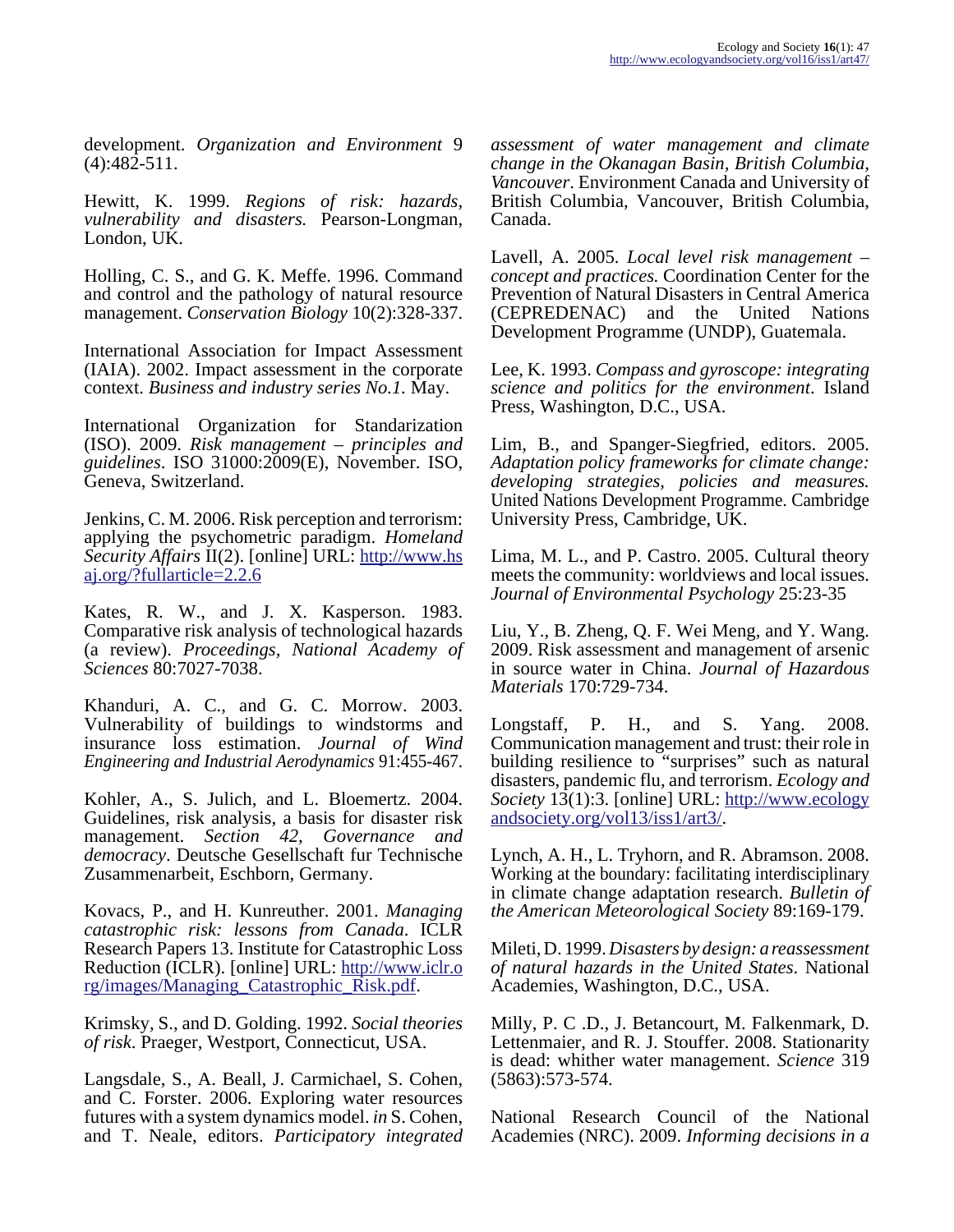*changing climate*. Panel on Strategies and Methods for Climate-Related Decision Support. National Academies, Washington, D.C., USA.

Newton, J. 1995. An assessment of coping with environmental hazards in northern Aboriginal communities. *Canadian Geographer* 39(2):112-120.

Nilsson, A. E., and A. G. Swartling. 2009. *Social learning about climate adaptation: global and local perspectives.* Stockholm Environment Institute, Stockholm, Sweden.

Noble, D., J. Bruce, and M. Egener. 2005. *An overview of the risk management approach to adaptation to climate change in Canada.* Global Change Strategies International (GCSI), Ottawa, Ontario, Canada.

Olsson, P., C. Folke, and F. Berkes. 2004*a.* Adaptive co-management for building resilience in social– ecological systems. *Environmental Management* 34:75-90.

Olsson, P., C. Folke, and T. Hahn. 2004*b.* Socialecological transformation for ecosystem management: the development of adaptive co-management of a wetland landscape in southern Sweden. *Ecology and Society* 9(4):2. [online] URL: [http://www.ecolo](http://www.ecologyandsociety.org/vol9/iss4/art2/) [gyandsociety.org/vol9/iss4/art2/](http://www.ecologyandsociety.org/vol9/iss4/art2/).

Olsson, P., L. H. Gunderson, S. R. Carpenter, P. Ryan, L. Lebel, C. Folke, and C. S. Holling. 2006. Shooting the rapids: navigating transitions to adaptive governance of social-ecological systems. *Ecology and Society* 11(1):18. [online] URL: [http:/](http://www.ecologyandsociety.org/vol11/iss1/art18/) [/www.ecologyandsociety.org/vol11/iss1/art18/.](http://www.ecologyandsociety.org/vol11/iss1/art18/)

Olsson, P., C. Folke, V. Galaz, T. Hahn, and L. Schultz. 2007. Enhancing the fit through adaptive co-management: creating and maintaining bridging functions for matching scales in the Kristianstads Vattenrike Biosphere Reserve Sweden. *Ecology and Society* 12(1):28. [online] URL: [http://www.ec](http://www.ecologyandsociety.org/vol12/iss1/art28/) [ologyandsociety.org/vol12/iss1/art28/.](http://www.ecologyandsociety.org/vol12/iss1/art28/)

Pelling, M., C. High, J. Dearing, and D. Smith. 2008. Shadow spaces for social learning: A relational understanding of adaptive capacity to climate change within organizations. *Environment and Planning A* 40:867-884.

Plummer, R. 2009. The adaptive co-management process: an initial synthesis of representative models and influential variables. *Ecology and Society* 14(2):24. [online] URL: [http://www.ecolog](http://www.ecologyandsociety.org/vol14/iss2/art24/) [yandsociety.org/vol14/iss2/art24/](http://www.ecologyandsociety.org/vol14/iss2/art24/).

Plummer, R., and D. R. Armitage. 2007. Charting the new territory of adaptive co-management: a Delphi study. *Ecology and Society* 12(2):10. [online] URL: [http://www.ecologyandsociety.org/vol12/](http://www.ecologyandsociety.org/vol12/iss2/art10/) [iss2/art10/](http://www.ecologyandsociety.org/vol12/iss2/art10/).

Plummer, R., and D. Fennell. 2009. Managing protected areas for sustainable tourism: prospects for adaptive co-management. *Journal of Sustainable Tourism* 17(2):149-168

Plummer, R., and J. E. FitzGibbon. 2004. Some observations on the terminology in cooperative environmental management. *Journal of Environmental Management* 70:63-72.

Plummer R, and J. E. FitzGibbon. 2007. Connecting adaptive co-management, social learning and social capital through theory and practice. Pages 38-61 *in* D. Armitage, F. Berkes, and N. Doubleday, editors. *Adaptive co-management: learning, collaboration and multi-level governance.* University of British Columbia Press, Vancouver, British Columbia, Canada.

Renn, O. 1992. Concepts of risk: a classification. Chapter 3 *in* S. Krimsky, and D. Golding, editors. *Social theories of risk*. Praeger, London, UK.

Robinson, J., M. Bradley, P. Busby, D. Conor, A. Murray, B. Sampson, and W. Soper. 2006. Climate change and sustainable development: realizing the opportunity. *Ambio* 35:2-9.

Rowe, W.D. 1988. *An anatomy of risk*. Reprint edition. Krieger, Malabar, Florida, USA.

Ruitenbeek, J., and C. Cartier. 2001. *The invisible wand: adaptive co-management as an emergent strategy in complex bio-economic systems.* Center for International Forestry Research Occasional Paper 34. [online] URL: [http://www.cifor.cgiar.org/](http://www.cifor.cgiar.org/publications/pdf_files/OccPapers/OP-034.pdf) [publications/pdf\\_files/OccPapers/OP-034.pdf.](http://www.cifor.cgiar.org/publications/pdf_files/OccPapers/OP-034.pdf)

Schultz, L. 2009. *Nurturing resilience in socialecological systems: lessons learned from bridging*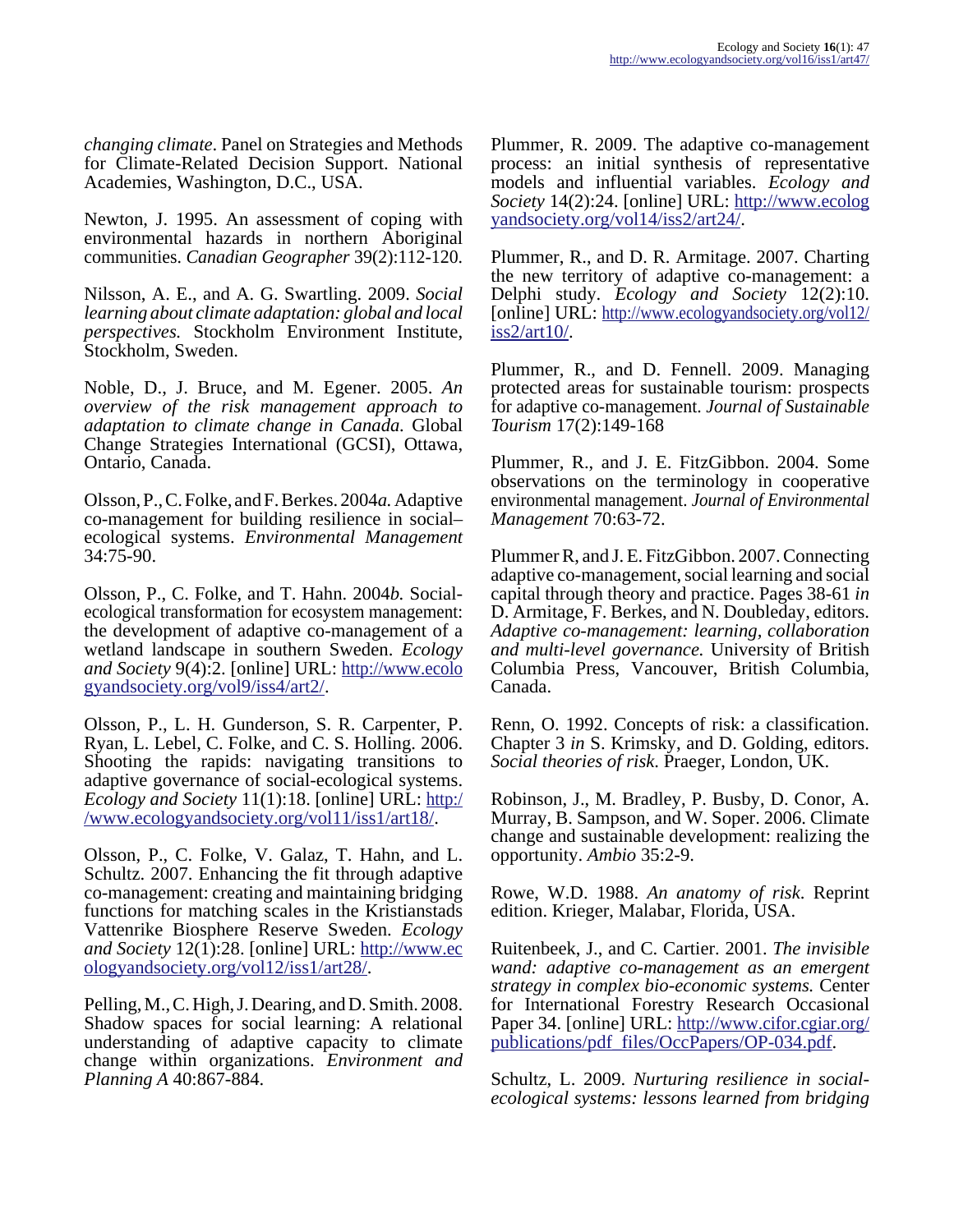*organizations.* Stockholm University, Stockholm, Sweden.

Schusler, T. M., D.J. Deker, and M. J. Pfeffer. 2003. Social learning for collaborative natural resource management. *Society and Natural Resources* 15:309-326.

Shaw, R., and K. Okazaki, editors. 2003. *Sustainability in grass-roots initiatives: focus on community based disaster management.* United Nations Centre for Regional Development Hygo Office. [online] URL: [http://www.hyogo.uncrd.or.jp/](http://www.hyogo.uncrd.or.jp/publication/pdf/Report/CBDMPDF/CBDM_report.pdf) publication/pdf/Report/CBDMPDF/CBDM\_report. [pdf](http://www.hyogo.uncrd.or.jp/publication/pdf/Report/CBDMPDF/CBDM_report.pdf)

Singleton, G., H. Herzog, and S. Ansolabehere. 2009. Public risk perspectives on the geologic storage of carbon dioxide. *International Journal of Greenhouse Gas Control* 3:100-107.

Smit, B., and J. Wandel. 2006. Adaptation, adaptive capacity and vulnerability. *Global Environmental Change* 16:282-292.

Sperling, F., and F. Szekely. 2005. *Disaster risk management in a changing climate.* Discussion Paper prepared for the World Conference on Disaster Reduction on behalf of the Vulnerability and Adaptation Resource Group (VARG) (Kobe, 2005). Reprint with addendum on conference outcomes. Washington, D.C., USA.

Sterman, J. D. 2008. Risk communication on climate: mental models and mass balance. *Science* 322:532-533.

Stern, N. 2006. *The Stern review on the economics of climate change*. Cambridge University Press, Cambridge, UK.

Syme, G. J. 1995. Community acceptance of risk: trust, liability and consent. Pages 31-40 *in* P. Heinrichs, and R. Fell, editors. *Acceptable risks for major infrastructure*. Balkema, Rotterdam, the Netherlands.

Taylor-Gooby, P., and J. O. Zinn. 2006. Current directions in risk research: new developments in psychology and sociology. *Risk Analysis* 26 (2):397-411.

Tol, R. S. J., and P. M. Leek. 1999. Economic analysis of natural disasters. Chapter 12 *in* T. E.

Downing, A. J. Olsthoorn, and R. S. J. Tol, editors. *Climate, change and risk*. Routledge, London, UK.

Tschakert, P., and K.A. Dietrich. 2010. Anticipatory learning for climate change adaptation and resilience. *Ecology and Society* 15(2):11. [online] URL: [http://www.ecologyandsociety.org/vol15/iss2/](http://www.ecologyandsociety.org/vol15/iss2/art11/) [art11/.](http://www.ecologyandsociety.org/vol15/iss2/art11/)

Twigg, J. 2007. *Vulnerability and capacity analysis. Tools for mainstreaming disaster risk reduction*. Guidance Note 9. International Federation of Red Cross and Red Crescent Societies, ProVention Consortium, Geneva, Switzerland.

United Nations Development Program, (UNDP). 2002. A climate risk management approach to disaster reduction and adaptation to climate change. *UNDP Expert Group Meeting, Integrating Disaster Reduction with Adaptation to Climate Change* (Havana, 2002). [online] URL: [http://www.undp.org/](http://www.undp.org/cpr/disred/documents/wedo/icrm/riskadaptationintegrated.pdf) cpr/disred/documents/wedo/icrm/riskadaptationintegrated. [pdf](http://www.undp.org/cpr/disred/documents/wedo/icrm/riskadaptationintegrated.pdf)

United Nations International Strategy for Disaster Reduction (UN ISDR). 2002. *Living with risk: a global review of disaster reduction initiatives.* Inter-Agency Secretariat of the International Strategy for Disaster Reduction, Geneva, Switzerland.

van Aalst, M. K., T. Cannon, and I. Burton. 2008. Community level adaptation to climate change: the potential role of participatory community risk assessment. *Global Environmental Change* 18  $(1):165-179.$ 

van Nieuwaal, K., P. Driessen, T. Spit, and C. Termeer. 2009. *A state of the art governance literature on adaptation to climate change: towards a research agenda. Report Number kfc 003/2009.* Dutch National Research Programme Knowledge for Climate, Utrecht University, Wageningen University, Netherlands.

Whyte, A. V., and I. Burton, editors. 1980. *Environmental risk assessment.* SCOPE report 15. Wiley, New York. New York, USA.

Willows, R. I., and R. K. Connell, editors. 2003. *Climate adaptation: risk, uncertainty and decisionmaking*. UKCIP Technical Report. United Kingdom Climate Impacts Programme (UKCIP), Oxford, UK.